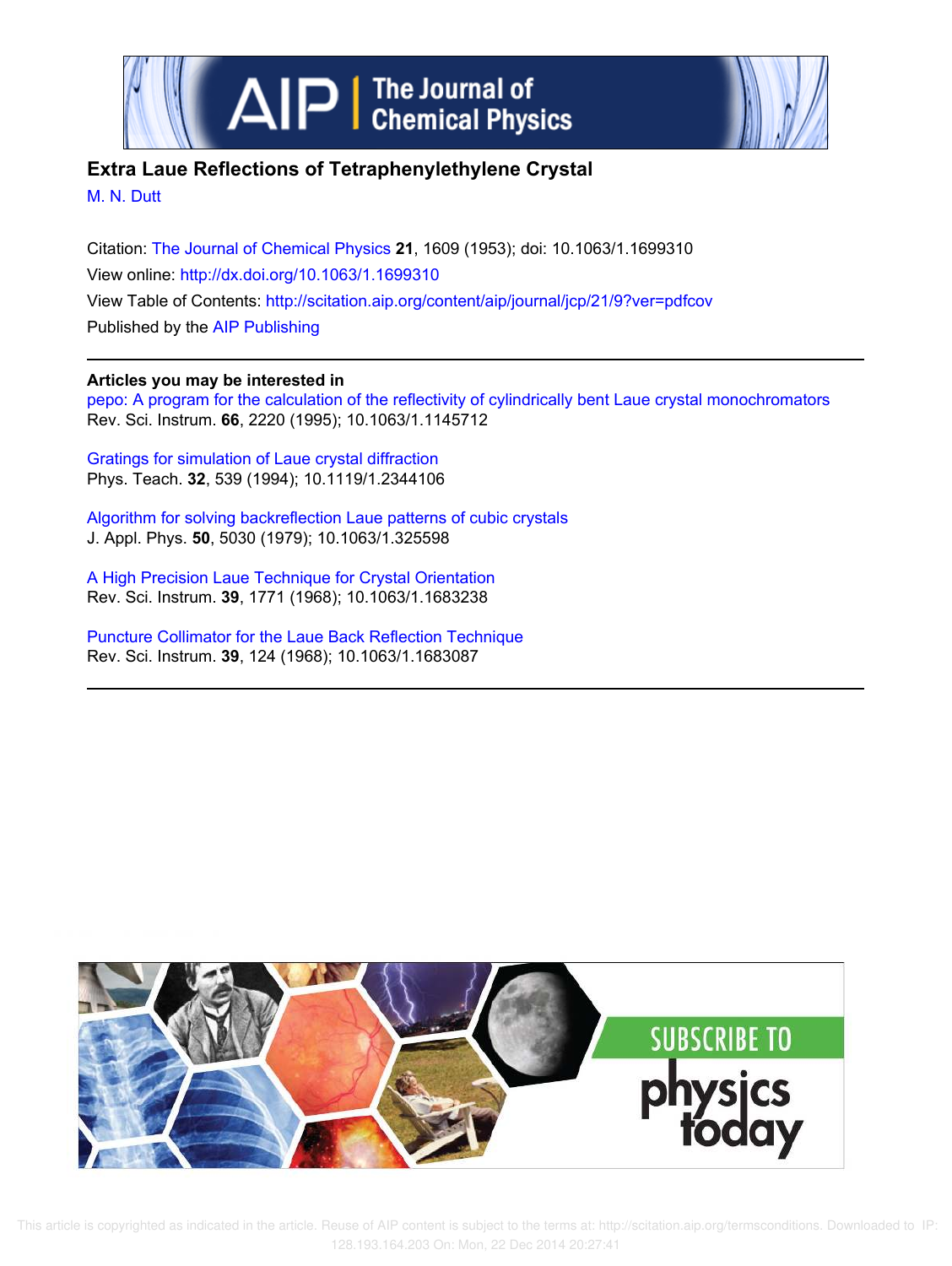(2)



FIG. 2. Ion intensities of masses 32. 33. and 34 at 60 volts electron energy for the reaction of hydrogen atoms with oxygen molecules. The ordinate scale for mass 32 should be multiplied by 1.6. Measurements were made in the sequence: mass 32, mass 33, mass 34, followed by a check on mass 32 indica

jected into the center of the atomic hydrogen stream. A constriction in the glass system prevents back diffusion of oxygen molecules into the discharge tube. The reaction products enter a special mass spectrometer, previously described,<sup>1</sup> which employs a molecular beam sampling system. The inlet orifice is a pinhole 0.010 em diameter in a foil 0.0025 em thick.

The ion intensities at the oxygen isotopic masses 32, 33, and 34 were observed to determine if any  $HO<sub>2</sub>$  was being produced. Measurement of mass 34 intensity is necessary to rule out isotopic diffusion effects and to monitor the production of  $H_2O_2$  which yields some  $HO<sub>2</sub>$ <sup>+</sup> as an ionization fragment. At pressures of a few em of Hg. we have found that the intensity of the mass 33 peak increased abruptly when the discharge tube was turned on, while under the same conditions the ion intensities at masses 32 and 34 remained substantially constant. In Fig. 2 are shown tracings of the records for a run at a pressure of 3.7 cm of Hg when  $CO<sub>2</sub>$  was mixed with the oxygen. The gas velocity in the reaction region was about 500 em/sec. Generation of hydrogen atoms in the discharge tube in clearly correlated with a stepwise rise in the mass 33 ion intensity well above the 0 <sup>16</sup>0 17 isotopic level. In this experiment a slight rise in the 34 peak, which might be due to  $H_2O_2$ , was observed with the discharge on. The contribution of such a small amount of  $H_2O_2$  to the mass 33 peak would, however, be less than the noise level. Increases in mass 33 intensity have similarly been observed with argon and helium serving as the inert gas mixed with the oxygen. In 16 out of 18 observations made under various experimental conditions no increase in the 34 peak was observed, while in all cases an increase, averaging  $9.2 \pm 2.1$  percent, in the 33 peak was obtained.

The ion intensity at mass 33 cannot come from any impurity in the system as turning off the oxygen supply completely removes the 33 peak. The presence of  $HO<sub>2</sub>$  when operating the system at a few cm pressure is in accord with the prediction that  $HO<sub>2</sub>$  is formed in intermolecular collisions:

$$
H + O2 + M \rightarrow HO2 + M,
$$
 (1)

where the third body,  $M$ , removes excess energy.

Some rough values of ion intensities in one of the experiments are given in Table I. It will be observed that considerable amounts

TABLE I. Ion intensities at 60 volts electron energy. Total pressure =3 cm, CO:: O: ratio 2:1. The OH intensity has been corrected for the contribu-<br>tion from H<sub>2</sub>O.

| Component        | Ion intensity (arbitrary units) |  |
|------------------|---------------------------------|--|
| н                | $0.45 \times 10^{-2}$           |  |
| $H(O2$ off)      | $1.42 \times 10^{-2}$           |  |
| н.               | $18.2 \times 10^{-2}$           |  |
| OН               | $3.0 \times 10^{-2}$            |  |
| H <sub>2</sub> O | $9.2 \times 10^{-2}$            |  |
| HO <sub>2</sub>  | $0.14 \times 10^{-2}$           |  |
| O <sub>2</sub>   | 11.9                            |  |
| He               | 6.4                             |  |

of OH and H20 are produced in the reaction. The OH is formed presumably by the reaction,

$$
\mathrm{HO_2{+}H_2{\rightarrow}OH{+}H_2O,}
$$

since the endothermic reaction,

$$
H + O2 \rightarrow OH + H,
$$
 (3)

at room temperature has small probability of occurring in the  $\sim$ 10<sup>-2</sup> sec residence time in the reaction zone. In the experiments described we estimate that roughly 1 percent of the hydrogen atoms end up in  $HO<sub>2</sub>$  at the sampling orifice.

Experiments on the  $HO<sub>2</sub>$  problem are in progress and a complete report on this research will be presented later.

\* This research was supported by the Bureau of Ordnance. U. S. Navy. <sup>1</sup>S. N. Foner and R. L. Hudson. J. Chern. Phys, 21. 1374 (1953).

## **Extra Laue Reflections of Tetraphenylethylene Crystal**

M.N. DUTT

*Physics Department. Calcutta University. Calcutta. India*  (Received June 25. 1953)

TETRAPHENYLETHYLENE was dissolved in alcohol which was heated till it dissolved completely, then benzene was added. The whole mixture was allowed to evaporate slowly; then the crystal of tetraphenylethylene was obtained. Morphological data indicates that it belongs to the holo axial monoclinic system with the axial ratio *a:b:c=1.213:1:1.078,*   $\beta$ =68°20'. The rotation photographs about the three crystallographic axes using Ni radiation show  $a=11.36$  A $\mu$ ,  $b=9.37$  A $\mu$ , and  $c = 10.10$  A $\mu$ . The density ( $\rho$ ) was found to be 1.057. The number of molecules per unit cell was calculated to be one. A systematic study of x-ray reflections from a large number of planes, indicates that the space group of this crystal is  $P^2/m$ . The crystal was set with the needle axis (b-axis) vertical and x-ray (unfiltered Ni-radiation) falls riormal to (001) face. Laue photographs were taken in this position at an interval of S° .